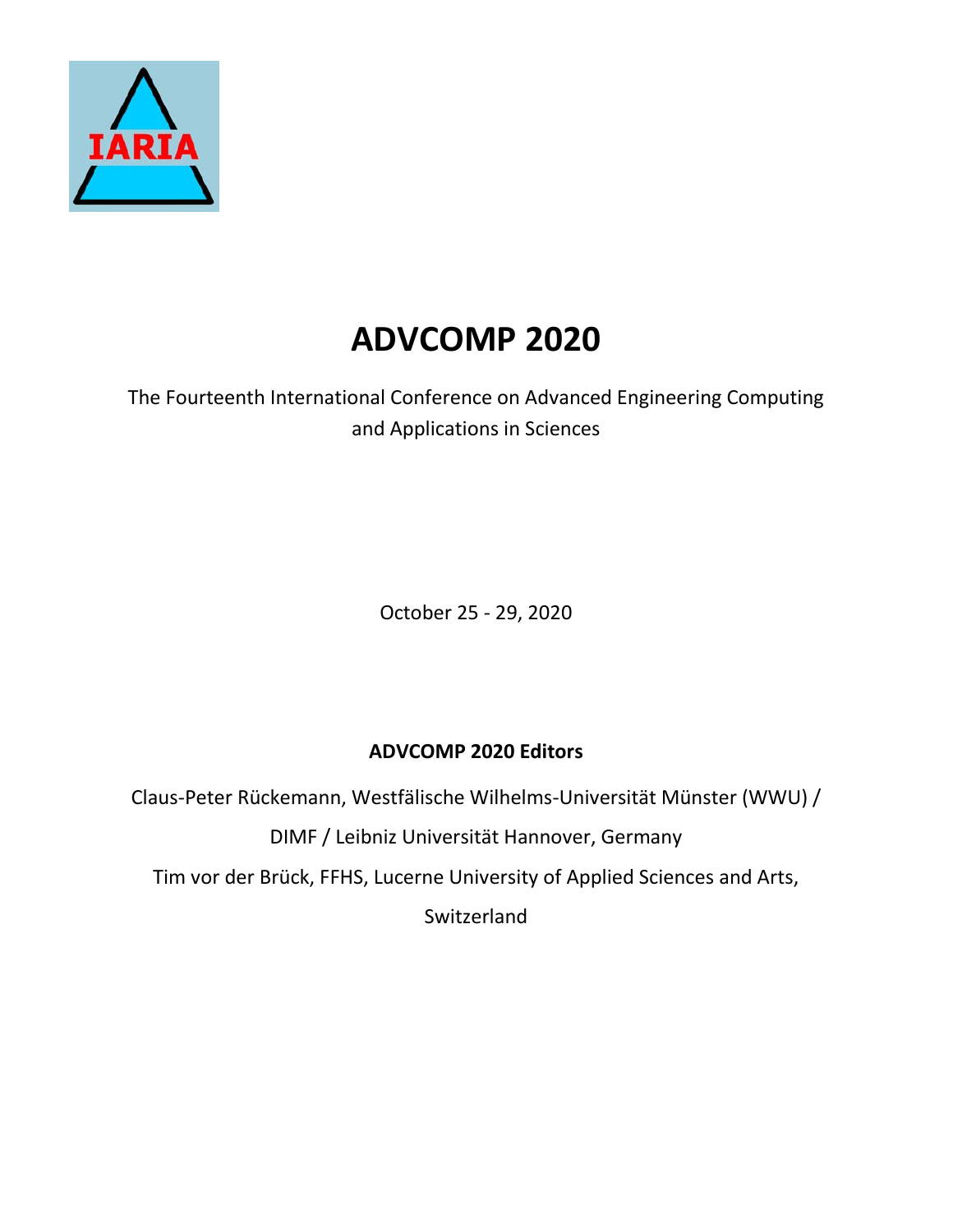**Printed from e-media with permission by:**

Curran Associates, Inc. 57 Morehouse Lane Red Hook, NY 12571



**Some format issues inherent in the e-media version may also appear in this print version.**

Copyright© (2020) by International Academy, Research, and Industry Association (IARIA) Please refer to the Copyright Information page.

Printed with permission by Curran Associates, Inc. (2020)

International Academy, Research, and Industry Association (IARIA) 412 Derby Way Wilmington, DE 19810

Phone: (408) 893-6407 Fax: (408) 527-6351

petre@iaria.org

## **Additional copies of this publication are available from:**

Curran Associates, Inc. 57 Morehouse Lane Red Hook, NY 12571 USA Phone: 845-758-0400 Fax: 845-758-2633 Email: curran@proceedings.com Web: www.proceedings.com